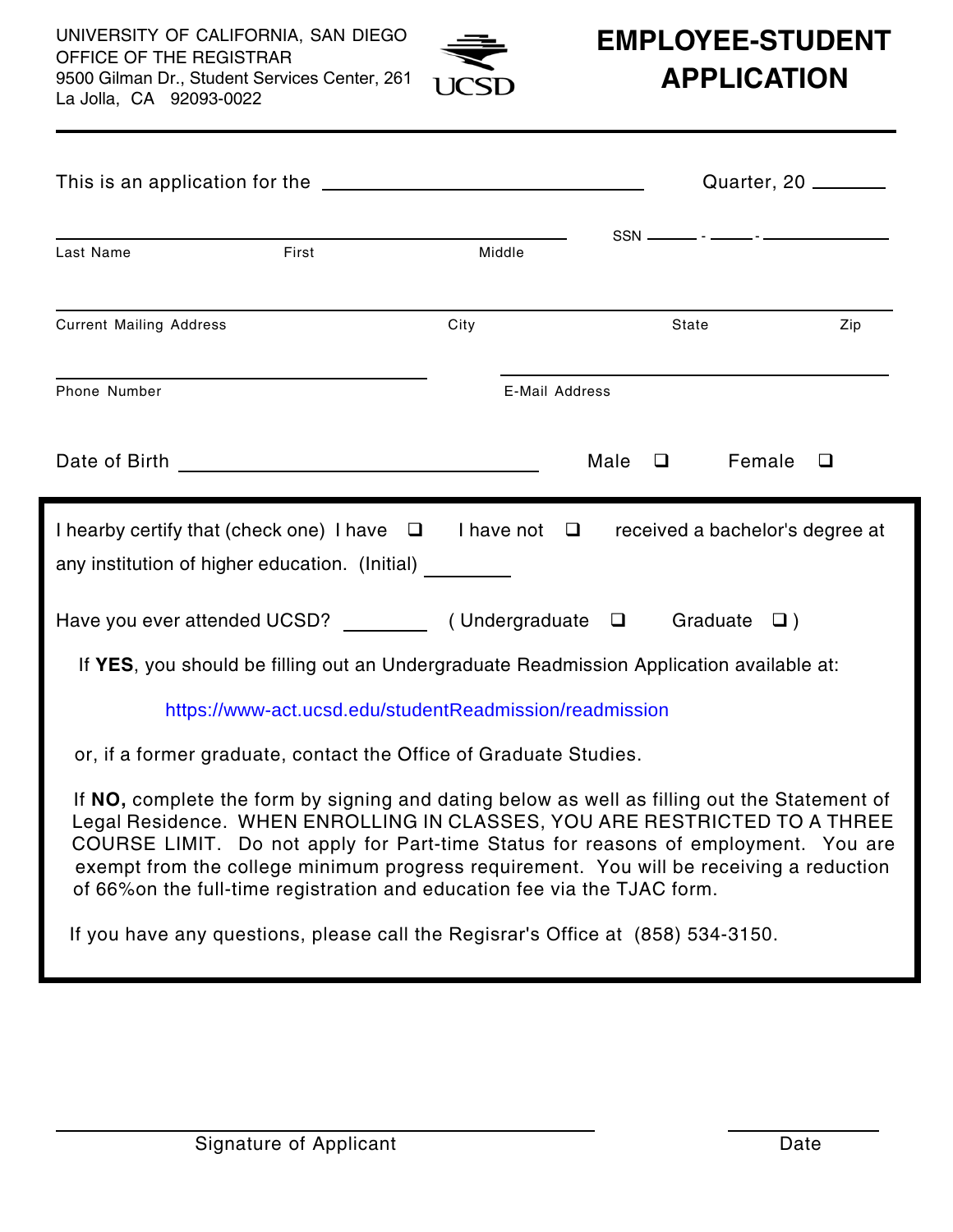| Undergraduate                                                                                                                                                                                                                                                                  | <b>Statement of Legal Residence</b>                        |                                                                                      |                                                           |                                                                                                                                                                                                                                                                                                                                                               | FOR DEPUTY'S USE ONLY<br>$\Box$ Resident<br>Non-Resident |                      |  |  |
|--------------------------------------------------------------------------------------------------------------------------------------------------------------------------------------------------------------------------------------------------------------------------------|------------------------------------------------------------|--------------------------------------------------------------------------------------|-----------------------------------------------------------|---------------------------------------------------------------------------------------------------------------------------------------------------------------------------------------------------------------------------------------------------------------------------------------------------------------------------------------------------------------|----------------------------------------------------------|----------------------|--|--|
| Check the applicable box for the term beginning:<br>Fall 20 Winter 20 Spring 20                                                                                                                                                                                                |                                                            |                                                                                      |                                                           | Date:<br>By: $\qquad \qquad$<br>Pending:                                                                                                                                                                                                                                                                                                                      |                                                          |                      |  |  |
| PLEASE COMPLETE THIS STATEMENT OF LEGAL RESIDENCE IN INK, SIGN AND DATE.                                                                                                                                                                                                       |                                                            |                                                                                      |                                                           |                                                                                                                                                                                                                                                                                                                                                               |                                                          |                      |  |  |
| Name: Last<br>First                                                                                                                                                                                                                                                            | Middle                                                     |                                                                                      |                                                           | Social Security Number                                                                                                                                                                                                                                                                                                                                        |                                                          |                      |  |  |
| City,<br>Present mailing address: Number, Street,                                                                                                                                                                                                                              | State,                                                     | Zip Code                                                                             |                                                           | E-Mail Address:                                                                                                                                                                                                                                                                                                                                               |                                                          |                      |  |  |
| City,<br>Permanent mailing address: Number, Street,                                                                                                                                                                                                                            | State,                                                     | Zip Code                                                                             |                                                           | Birthdate                                                                                                                                                                                                                                                                                                                                                     | Age                                                      |                      |  |  |
| Do you claim to be a resident of California?<br>Are you a citizen of the United States?<br>If no, have you been awarded permanent residence?<br>If no, have you applied for permanent residence status?                                                                        |                                                            | $\Box$ Yes<br>$\Box$ Yes<br>$\Box$ Yes<br>$\Box$ Yes                                 | $\square$ No<br>$\square$ No<br>$\square$ No<br>$\Box$ No | <b>Motor Vehicle:</b><br>Do you have a driver's license?<br>Last renewed                                                                                                                                                                                                                                                                                      | $\Box$ Yes $\Box$ No                                     |                      |  |  |
| If your permanent residence application is pending, is your current status valid?<br>If you are a non-citizen AND claim resident of California, proof of your status in the U.S. must be attached.                                                                             |                                                            | $\Box$ Yes                                                                           | $\Box$ No                                                 | If a non-driver, do you have<br>a state identification card?                                                                                                                                                                                                                                                                                                  | $\Box$ Yes $\Box$ No                                     |                      |  |  |
| Did you make sure a copy of your status as a permanent resident or eligible visa holder in the United<br>States is attached to this form, i.e., green card, I-94 record?                                                                                                       |                                                            | $\Box$ Yes                                                                           | $\Box$ No                                                 | date issued<br>Do you have a motor vehicle? $\Box$ Yes $\Box$ No                                                                                                                                                                                                                                                                                              |                                                          |                      |  |  |
| Dates of Physical Presence in California:<br>If you claim California residence but have been absent from the state for more than six weeks during<br>the last 12 months, please attach a statement explaining your absence.<br><b>Financial Information:</b>                   | To                                                         | Continuously since birth<br>Last Calendar Year This Calendar Year                    |                                                           | <b>Voter Registration:</b><br>Are you registered to vote?<br>State of registration<br>Date of registration_<br>Have you voted within the last<br>15 months?                                                                                                                                                                                                   | $\Box$ Yes $\Box$ No<br>$\Box$ Yes $\Box$ No<br>date     |                      |  |  |
| What is your source of financial support?<br>Did you/will you file a California RESIDENT income tax return?<br>Did you/will you file a RESIDENT income tax return in another state?<br>If yes, in which state<br>Employment Status:<br>worked in California                    | $\Box$ Yes $\Box$ No<br>$\Box$ Yes $\Box$ No<br>$\Box$ Yes | $\Box$ Yes $\Box$ No<br>$\Box$ Yes $\Box$ No<br>$\square$ No<br>$\Box$ Yes $\Box$ No |                                                           | <b>Bank Accounts:</b><br>$\frac{3}{2}$ Checking: $\frac{3}{2}$ $\frac{3}{2}$ $\frac{3}{2}$ $\frac{3}{2}$ $\frac{3}{2}$ $\frac{3}{2}$ $\frac{3}{2}$ $\frac{3}{2}$ $\frac{3}{2}$ $\frac{3}{2}$ $\frac{3}{2}$ $\frac{3}{2}$ $\frac{3}{2}$ $\frac{3}{2}$ $\frac{3}{2}$ $\frac{3}{2}$ $\frac{3}{2}$ $\frac{3}{2}$ $\frac{3}{2}$ $\frac{3}{2}$<br>Savings:<br>State | Date established<br>Date established                     |                      |  |  |
| worked outside California<br>Did you receive loans, scholarships, or benefits that required<br>residence outside California?<br>If yes, describe $\_\_$                                                                                                                        | $\Box$ Yes                                                 | $\square$ No<br>$\Box$ Yes $\Box$ No<br>$\Box$ Yes $\Box$ No $\Box$ Yes $\Box$ No    |                                                           | <b>Marital Status:</b><br>$\Box$ Single                                                                                                                                                                                                                                                                                                                       |                                                          |                      |  |  |
| <b>Colleges or Universities Attended:</b><br>From<br>Name of School<br>To                                                                                                                                                                                                      |                                                            | <b>State</b>                                                                         |                                                           | Do you hold any professional<br>licenses?<br>If yes, valid from $\_\_\_\_\_$ to $\_\_\_\_\_\_\_\_$                                                                                                                                                                                                                                                            |                                                          | $\Box$ Yes $\Box$ No |  |  |
| If you claim to be a resident of California and are/were attending a public school outside of California<br>within the last two years, please have the school send a letter stating your residence status for tuition<br>purposes and your permanent address on their records. |                                                            |                                                                                      |                                                           | What state do you regard as your permanent<br>home?<br>How long has it been your home?<br>Do you plan to remain in California after<br>completing your education?                                                                                                                                                                                             |                                                          | $\Box$ Yes $\Box$ No |  |  |
| <b>Military Service:</b><br>Are you or your spouse currently on active duty in the U.S. military? $\Box$ Yes $\Box$ No $\Box$ Yes $\Box$ No<br>If yes, state of legal residence:                                                                                               | <b>Student</b>                                             | <b>Spouse</b>                                                                        |                                                           | Signature required<br>on the next page                                                                                                                                                                                                                                                                                                                        |                                                          |                      |  |  |